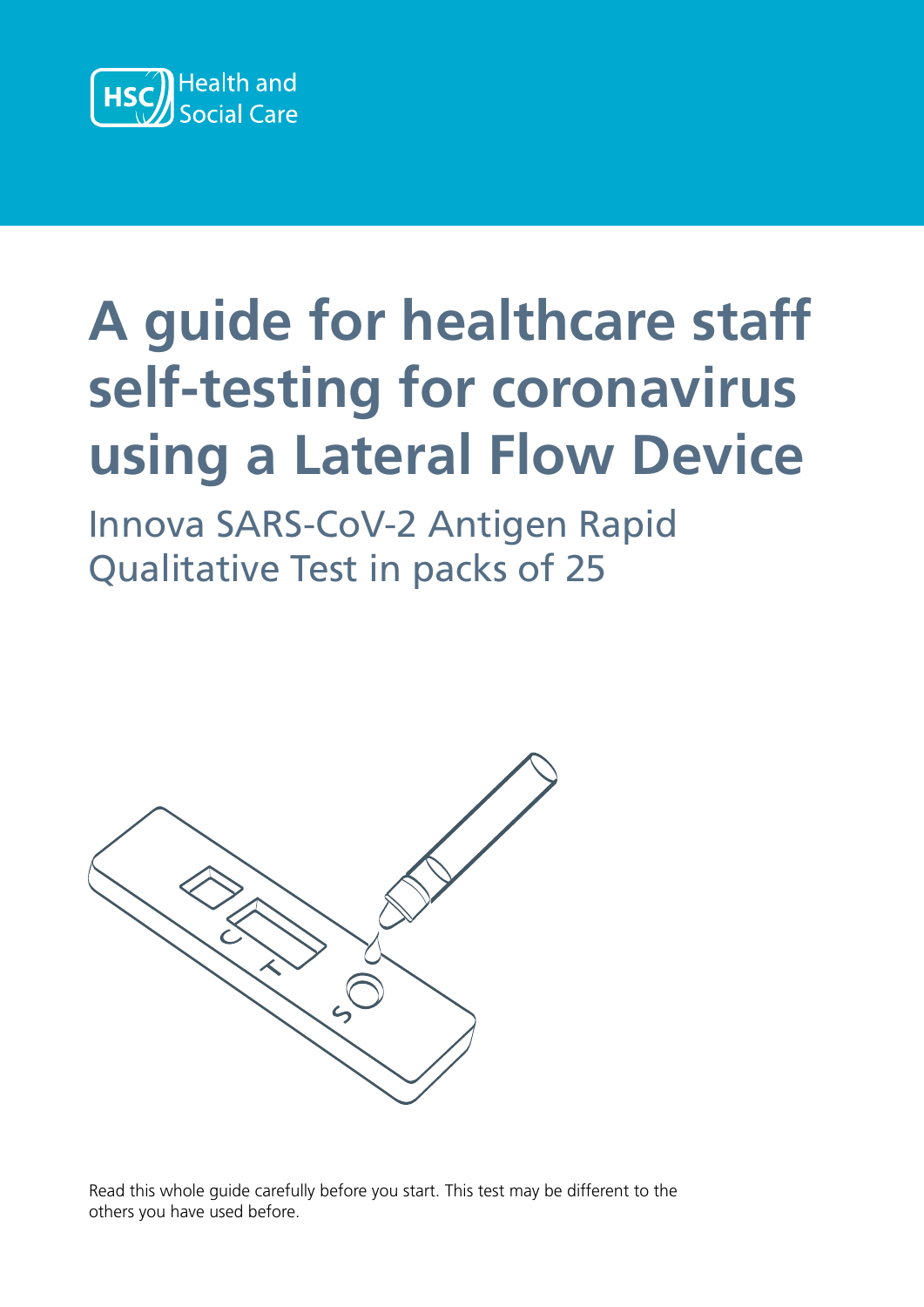## **About this test kit**

This test is part of the HSC's response to the pandemic and its commitment to controlling infection and supporting our healthcare staff. This instruction booklet only refers to the Innova SARS-CoV-2 Antigen Rapid Qualitative Test in packs of 25 tests. Please follow this information leaflet that has been specifically designed to support this, rather than the technical instructions that are included in the box from the original manufacturer.

### **Overview Overview**

Here is a quick checklist for how to use the COVID-19 lateral flow device (LFD) tests. It is really important that you follow these steps in the correct order.

You should test yourself twice a week, every 3 to 4 days, to fit your shift pattern  $-$  for example, every Monday and Thursday or Wednesday and Sunday.

- Prepare your test area and unpack your equipment **example includes**  $\blacksquare$
- Take your swab sample (nasal swab only) to keep the extraction tube upright and prevent spillage.
- Process your sample and wait 30 minutes
- Read your result
- Report your result  $\mathcal{L}$  safegure of test equipment of the test equipment of the test equipment of the same of the same of the same of the same of the same of the same of the same of the same of the same of the same of the same of the sa
- Safely dispose of test equipment

Remember, store the test kit at room temperature – not in direct sunlight and not **Remember, store the test kit at room temperature – not in direct sunlight and**  in a fridge or freezer. Keep the test kit away from children. **not in a fridge or freezer. Keep the test kit away from children.**

 $\blacksquare$  If you receive a positive test, you must immediately report the result to your organisation, either via your occupational health department, line manager or as **organisation, either via your occupational health department, line manager or as**  per local guidelines. **per local guidelines.** 

You and your household should self-isolate according to public health guidelines. As of 5 January 2022, you no longer need a PCR test to confirm your positive lateral flow test result. This is being kept under review. See NI Direct for further guidance: <u>www.nidirect.gov.uk/articles/coronavirus-covid-19-self-isolating-and-close-contacts</u> the date you became positive.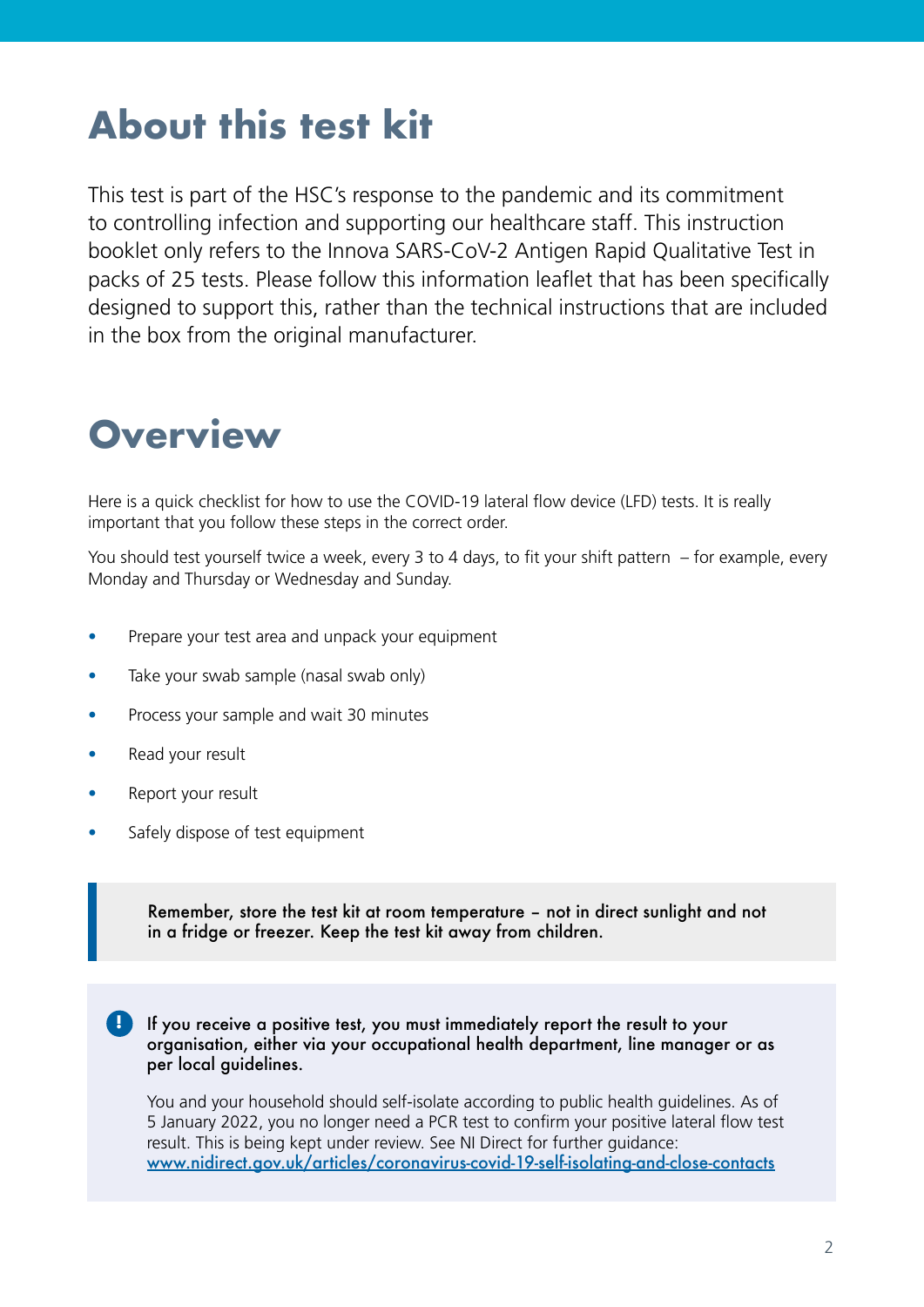## **Before you start Before you start**





**Read the instructions carefully.** Taking the test may feel a little Read the instructions carefully. Taking the test may feel a little **Read the** uncomfortable and unusual for most people. uncomfortable and unusual for most people.

You can see a demonstration of how to take the test by watching You can see a demonstration of how to take the test by watching the video on this webpage: **http://pha.site/LFDtest** uncomfortable and unusual for most people.<br>You can see a demonstration of how to take the test by watching<br>the video on this webpage: **http://pha.site/LFDtest**<br>Wash your hands thoroughly for 20 seconds, using soap and

**Wash your hands thoroughly for 20 seconds, using soap and**  Wash your hands thoroughly for 20 seconds, using soap and **warm water.** This is so that you do not contaminate the test kit.<br>Now dry your hands. Now dry your hands. Now dry your hands.



**Clean and dry a flat surface, where you will take the test.**  Clean and dry a flat surface, where you will take the test. **dry a flat surface,** Unpack the sealed test equipment for one test and place onto the clean flat surface. clean flat surface.

Check your contents. Ensure that the test device (called 'antigen test cartridge'), swab and<br>extraction solution are not damaged, broken or out of date. Use the test kit checklist to make<br>sure you have everything. Use a cl **extraction solution are not damaged, broken or out of date.** Use the test kit checklist to make extraction solution are not damaged, broken or out of date. Use the test kit checklist to make sure you have everything. Use a clean, one inch deep lid or other small container (e.g. clean egg cup) sure you have everything. Use a clean, one inch deep lid or other small container (e.g. clean egg cup) to keep the extraction tube upright and prevent spillage. to keep the extraction tube upright and prevent spillage. **Notify the volume of the straction solution are not damaged,<br>
The volume of the volume of the volume of the volume of the volume of the volume of the volume of the value of the value of the extraction solution are not dam** 



Make a note of the lot number on the Record of Testing sheet at the back of this<br>instruction guide. You can find the lot number on the outer package of the device. **instruction guide.** You can find the lot number on the outer package of the device.

**Something damaged/broken/missing?** If you have difficulties using the kit, if something breaks or is damaged in use or if you have concerns about the performance of the test, report these issues to the HSC organisation that provided you with the kit. problems or concerns with this device can also be reported to MHRA Any problems or concerns with this device can also be reported to MHRA **https://coronavirus-yellowcard.mhra.gov.uk/about** https://coronavirus-yellowcard.mhra.gov.uk/about something breaks or is damaged in use or if you have concerns about the performance<br>of the test, report these issues to the HSC organisation that provided you with the kit.<br>Any problems or concerns with this device can als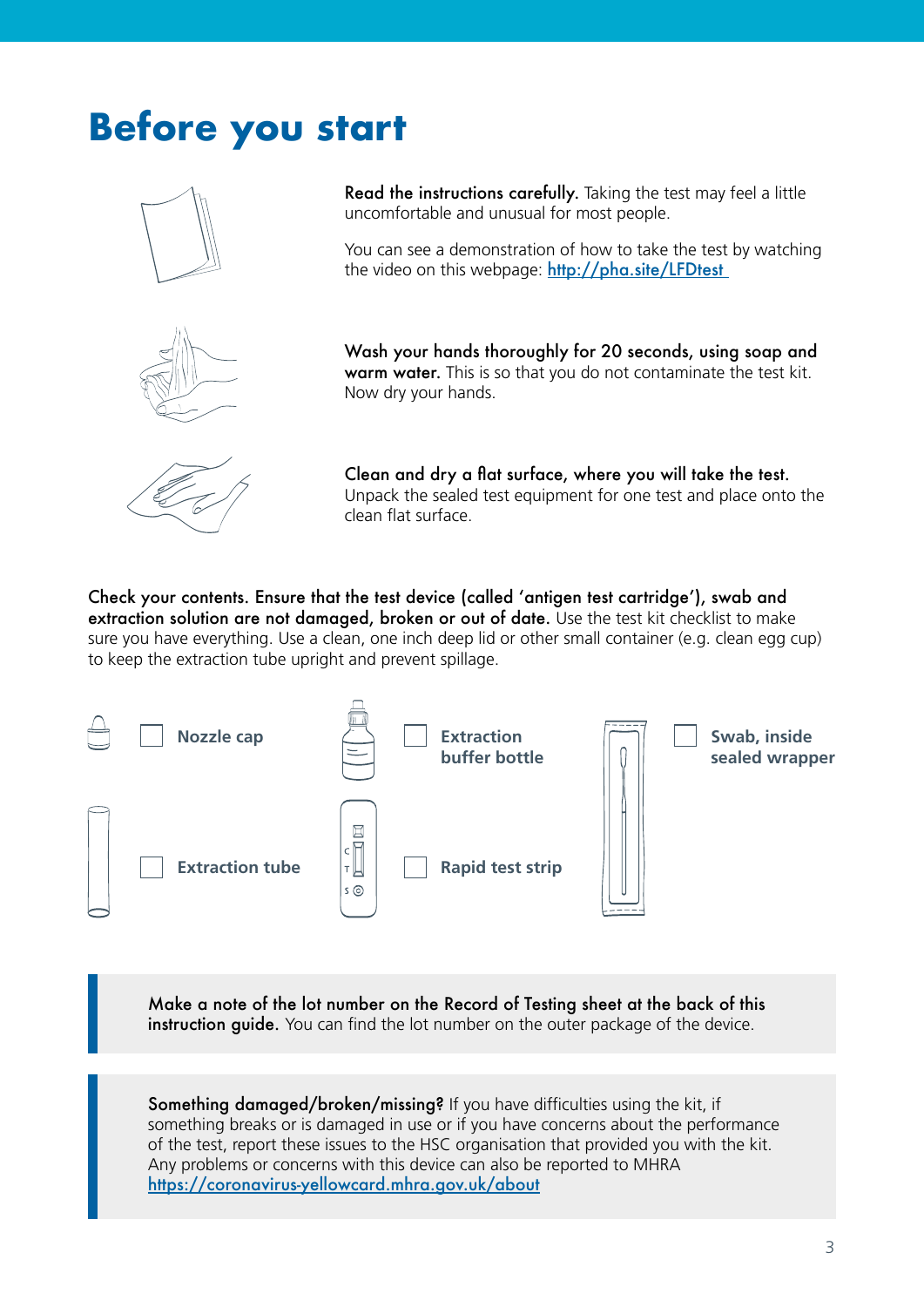### **Prepare your test Prepare your test**



**Gently blow your nose into a tissue to get rid of excess mucus.** excess mucus.

**Wash and dry your hands again (or use**  Wash and dry your hands again (or use **sanitiser if this is available).** sanitiser if this is available).

**Check the swab in the sealed wrapper in front**  Check the swab in the sealed wrapper in front of you. Identify the soft, fabric tip of the swab.

Place the extraction tube in a small cup to keep<br>it upright. **it upright.** it upright.

Unscrew the extraction buffer pot.

**Place 6 drops only of the extraction buffer into buffer into**  Place 6 drops only of the extraction buffer into **the extraction tube.** Try to avoid touching the the extraction tube. Try to avoid touching the tube with the bottle. Reseal the extraction buffer for future use.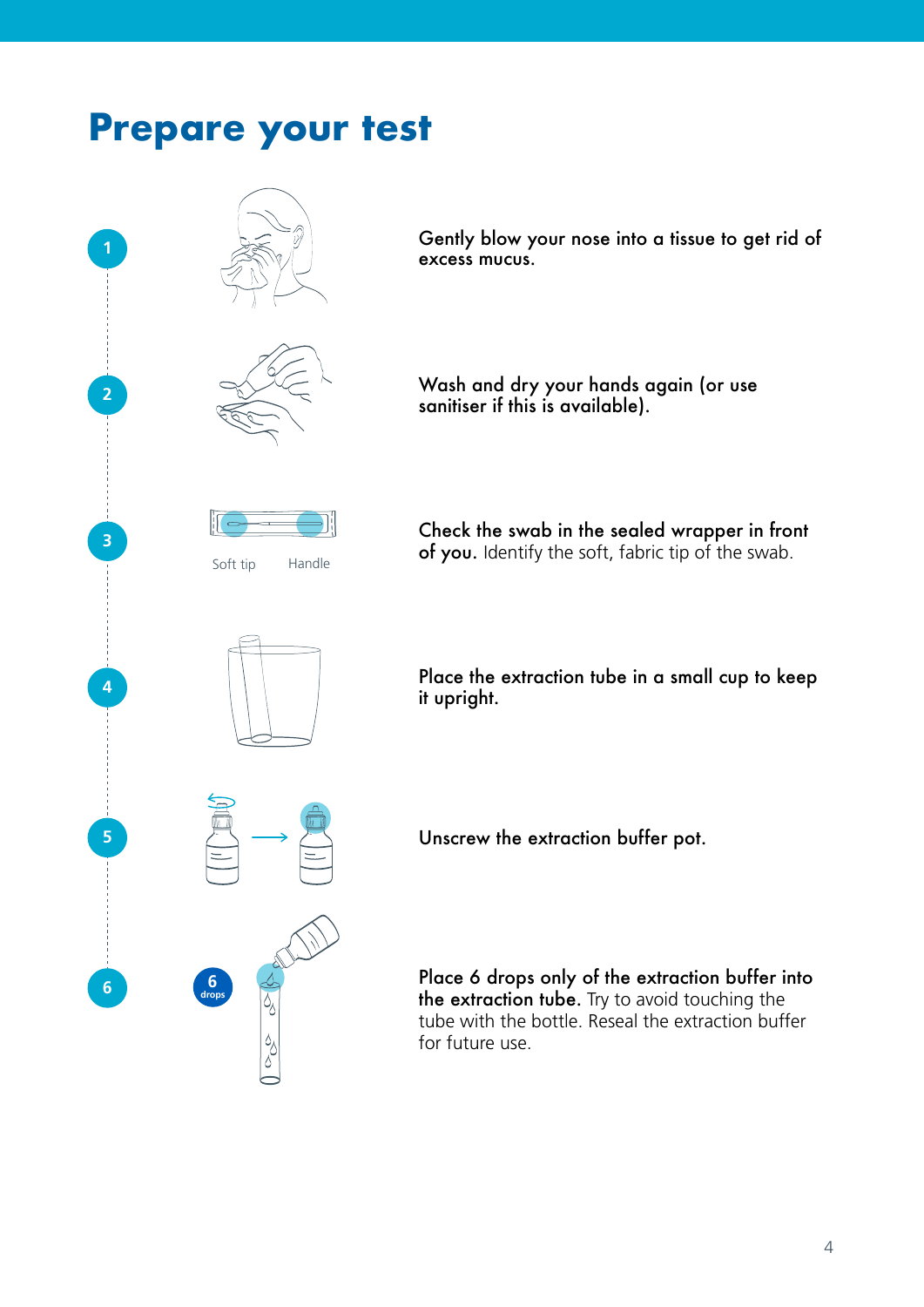### **Take your swab sample**



Open the package and gently take out the swab. Do  $\epsilon$  point the fabric end of the swab. this video: **https://learninghub.nhs.uk/self-swab**

**Put the swab gently into one nostril, you may feel a** slight resistance (insert about 1.5cm or about half an inch). Roll the swab 10 times slowly along the inside of the nostril. Remove the swab and repeat 10 times in the other nostril. Open the package and gently take out the swab. Do<br>not touch the fabric end of the swab.<br>Put the swab gently into one notiful, you may feel a<br>slight resistance (inster toout 1.5cm or about half an<br>inch). Roll the swab 10 ti

Now put the fabric end of the swab into the bottom of the extraction tube. Press the swab head against the edge of the tube with force, while rotating the **Check your contents. Ensure that you content is swab around the tube for 10 seconds to squeeze as** extraction solution solution solution solution solution are not defined out as possible.

> Take out the swab while squeezing the tube and fabric end of the swab. Place the swab back into **Swab, inside Extraction**  the wrapper and dispose of it at home in your household rubbish bin.

**Press the nozzle cap tightly on to the tube to avoid**  $\mathbb{R}$ any leaks.

Turn the tube upside down and lightly squeeze two **Make a note of the specimen well.** And  $\alpha$  is a note of the specimen well.



**13**

**Place the Rapid Test Strip on a flat surface for 30** the test of the test minutes. Set a clock, timer, or watch and wait 30 **problems of the results** in this device can also be read the results. Do not read your results **https://coronavirus-yellowcard.**mhra.com/until the 30 minute mark.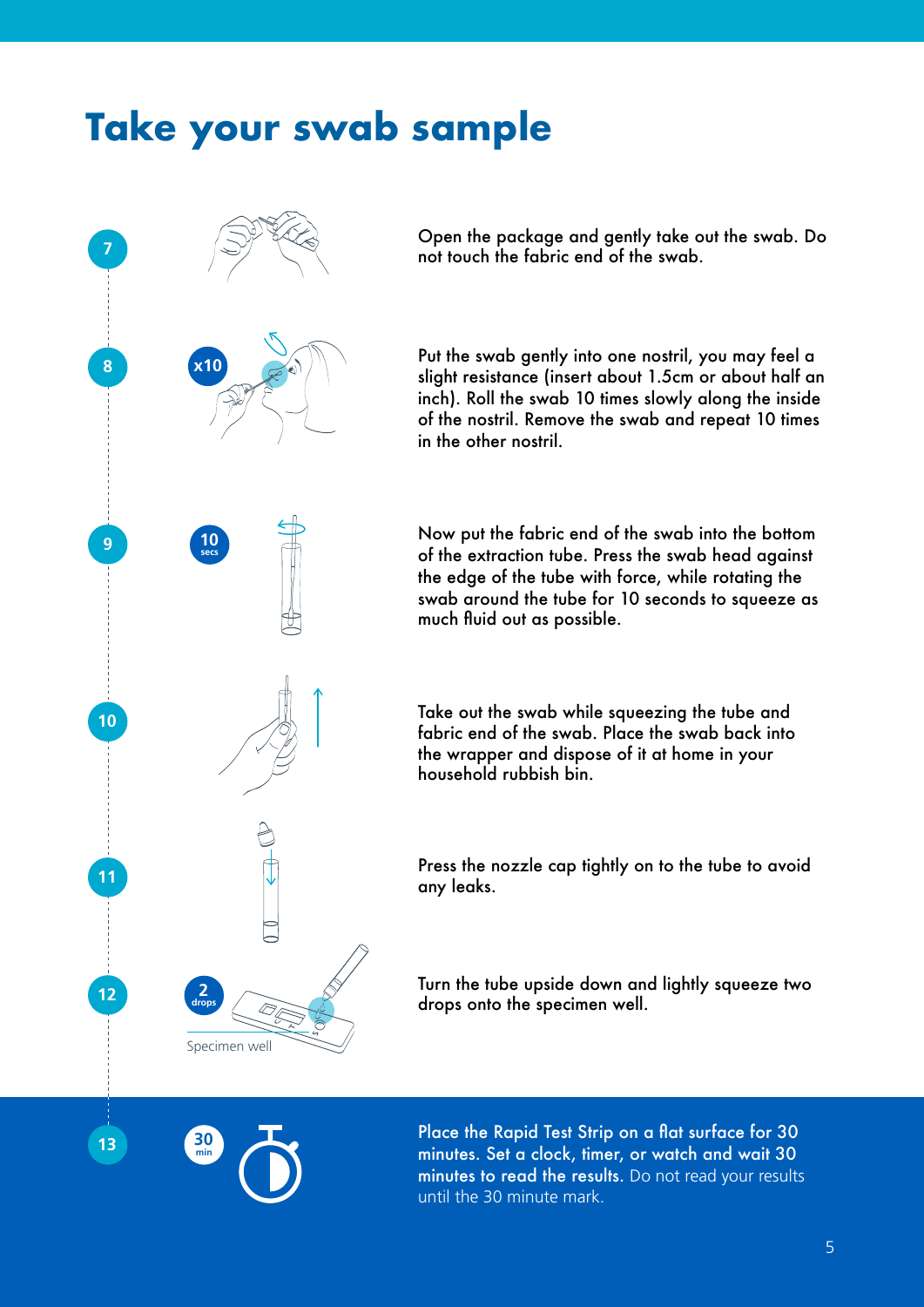## **Reading your results Reading your results**

Leave your test for the full development time to get an accurate result. Do not read your results until **30 minutes**. If the test device is left to develop longer you read your results until 30 minutes. If the test device is left to develop longer you may receive a false positive result and you will need to repeat the test. may receive a false positive result and you will need to repeat the test.



### **Reporting your results Reporting your results**

#### **If your test result is positive** If your test result is positive **!**

**You must immediately report your positive test results to your organisation –**  You must immediately report your positive test results to your organisation – either **either via your occupational health department, line manager or as per local**  via your occupational health department, line manager or as per local guidelines. You and your household should self-isolate according to public health guidelines. As You and your household should self-isolate according to public health guidelines. *P*<br>of 5 January 2022, you no longer need a PCR test to confirm your positive lateral www.nidirect.gov.uk/articles/coronavirus-covid-19-self-isolating-and-close-contacts flow test result. This is being kept under review. See NI Direct for further guidance: Four must immediately report your positive test results to your organisation – either<br>via your occupational health department, line manager or as per local guidelines.<br>Nou and your household should self-isolate according t

You must also record your positive test results via the portal at: <br> <u>https://www.gov.uk/report-covid19-result</u>

**If your test result is negative:** Record the information via the portal at:<br>If your test result is negative: Necord the information via the portal at: document or organisation. If you have coronavirus (COVID-19) symptoms please refer to PHA guidance online www.pha.site/coronavirus as this test may miss some positive cases. https://www.gov.uk/report-covid19-result If you have coronavirus (COVID-19) symptoms please Record the find of the findmation via the portal at:<br> **https://www.gov.uk/report-covid 19-result** If you have coronavirus (COVID-19) symptoms please<br> **refer to PHA guidance online www.pha.site/coronavirus** as this test may our test result is negative: Record the information via the portal at:<br>ps://www.gov.uk/report-covid 19-result If you have coronavirus (COVID-19) symptoms please<br>er to PHA guidance online www.pha.site/coronavirus as this te

positive cases. https://www.gov.uk/report-covid19-result Repeat the test with a new test kit. If your test result is invalid: Record the information via the portal at: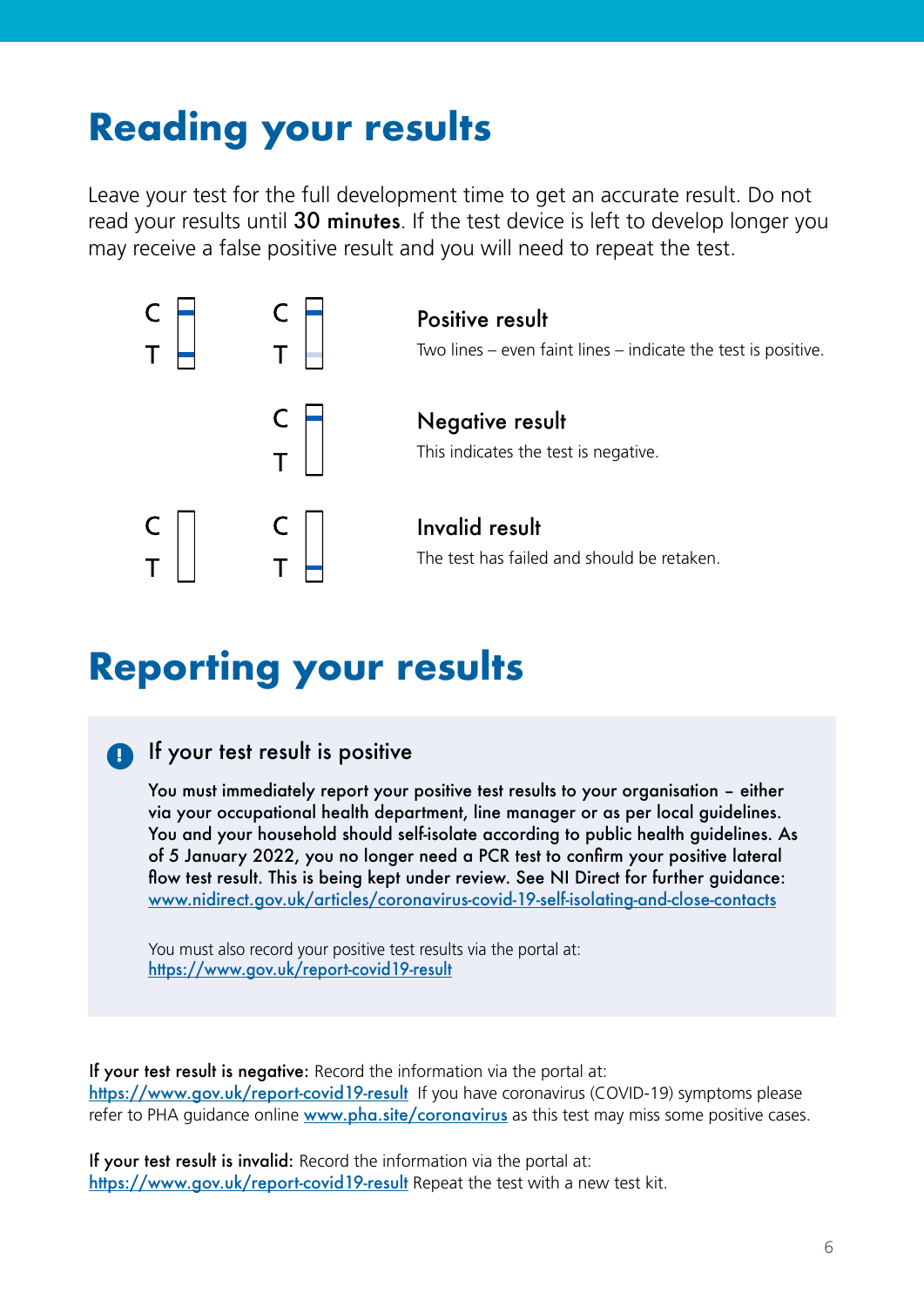# **Disposing of your test Disposing of your test**

Carefully dispose of the test device and equipment in your household rubbish. Carefully dispose of the test device and equipment in your household rubbish.

Disposal advice may be subject to change based upon future waste disposal guidance. Disposal advice may be subject to change based upon future waste disposal guidance.

## **Need more help? Need more help?**

If you need more help using the LFD test kit or can't perform the test contact the HSC organisation that provided you with the test kit.

If you can't perform the test you should contact your NHS organisation's helpline.

www.pha.site/coronavirus (COVID-19) symptoms or the coronavirus (COVID-19) symptoms or the coronavirus (COVID-19) symptoms or the coronavirus (COVID-19) symptoms or the coronavirus (COVID-19) symptoms or the coronavirus (C Coronavirus guidance and help: If you have coronavirus (COVID-19) symptoms or have contracted coronavirus (COVID-19), please refer to PHA guidance online

You can check your symptoms using either the COVIDCareNI app, available at at https://check.covid-19.hscni.net/SymptomChecker/Introduction https://covid-19.hscni.net/covidcare-ni-mobile-app/ or the online symptom checker

If you have symptoms of coronavirus (COVID-19) and your condition gets worse, or you will help you decide if you need to contact your GP. For a medical emergency dial 999. do not get better after 7 days, you can ring NHS 111 for information or advice and they

Do not delay getting help if you are worried. Trust your instincts.

We are collecting safety and performance data during the roll out of COVID-19 testing initiatives. Problems with this device can be reported directly to MHRA https://coronavirus-yellowcard.mhra.gov.uk/

This leaflet was adapted for Northern Ireland with permission from Health Education England.